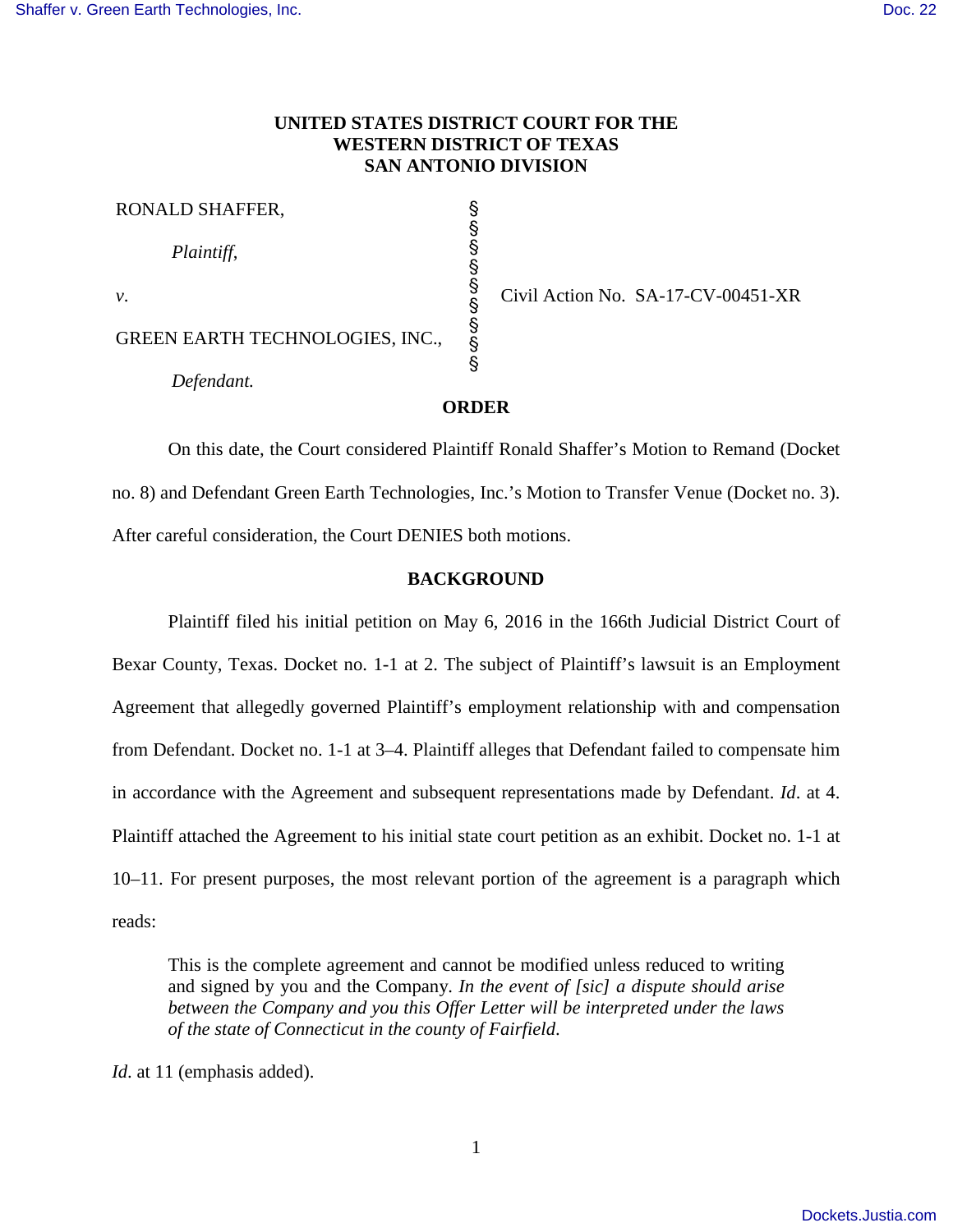Plaintiff obtained a default judgment against Defendant in state court on September 20, 2016. Docket no. 1-2 at 42–43. On January 19, 2017, Plaintiff filed an abstract of judgment in Harris County to enforce this default judgment. Docket no. 8-3. On January 30, Plaintiff filed an application for turnover relief in Bexar County. Docket no. 8-4.

On February 8, 2017, Defendant sought relief from Plaintiff's default judgment by filing a petition for bill of review in a Bexar County state court. Docket no. 1-2 at 2–24. On April 11, 2017, the parties filed a joint motion for entry of agreed judgment setting aside the default judgment. Docket no. 1-4 at 2–6. On April 18, 2017, the state court entered the parties' agreed judgment and set aside the default judgment. Docket no. 1-5 at 2–5. The agreed judgment stated in part:

[Plaintiff's] live pleading shall be Plaintiff's Original Petition, Jury Demand, and Request for Disclosure ("Original Petition"), filed in the Original Proceeding, on May 6 2016 . . . [Defendant] shall have 30 days from the entry of this Agreed Judgment to file its initial responsive pleading to [Plaintiff's] Original Petition. [Plaintiff] shall retain his claims and rights to the same extent as they existed at the time of the filing of his Original Petition in the Original Proceeding; and [Defendant] shall retain any and all rights, objections, challenges, defenses, affirmative defenses, and counterclaims related to the Original Petition and [Plaintiff's] claims asserted therein.

*Id*. at 3–4.

On May 10, 2017, Defendant removed the case to this Court on the basis of diversity jurisdiction. Docket no. 1. Defendant is a Delaware corporation with its principal place of business in New Jersey, Plaintiff is an individual Texas citizen, and Plaintiff's original petition seeks in excess of \$200,000 in damages. Docket no. 1 at 3. Plaintiff does not challenge these substantive requirements of subject matter jurisdiction. *See* Docket no. 8.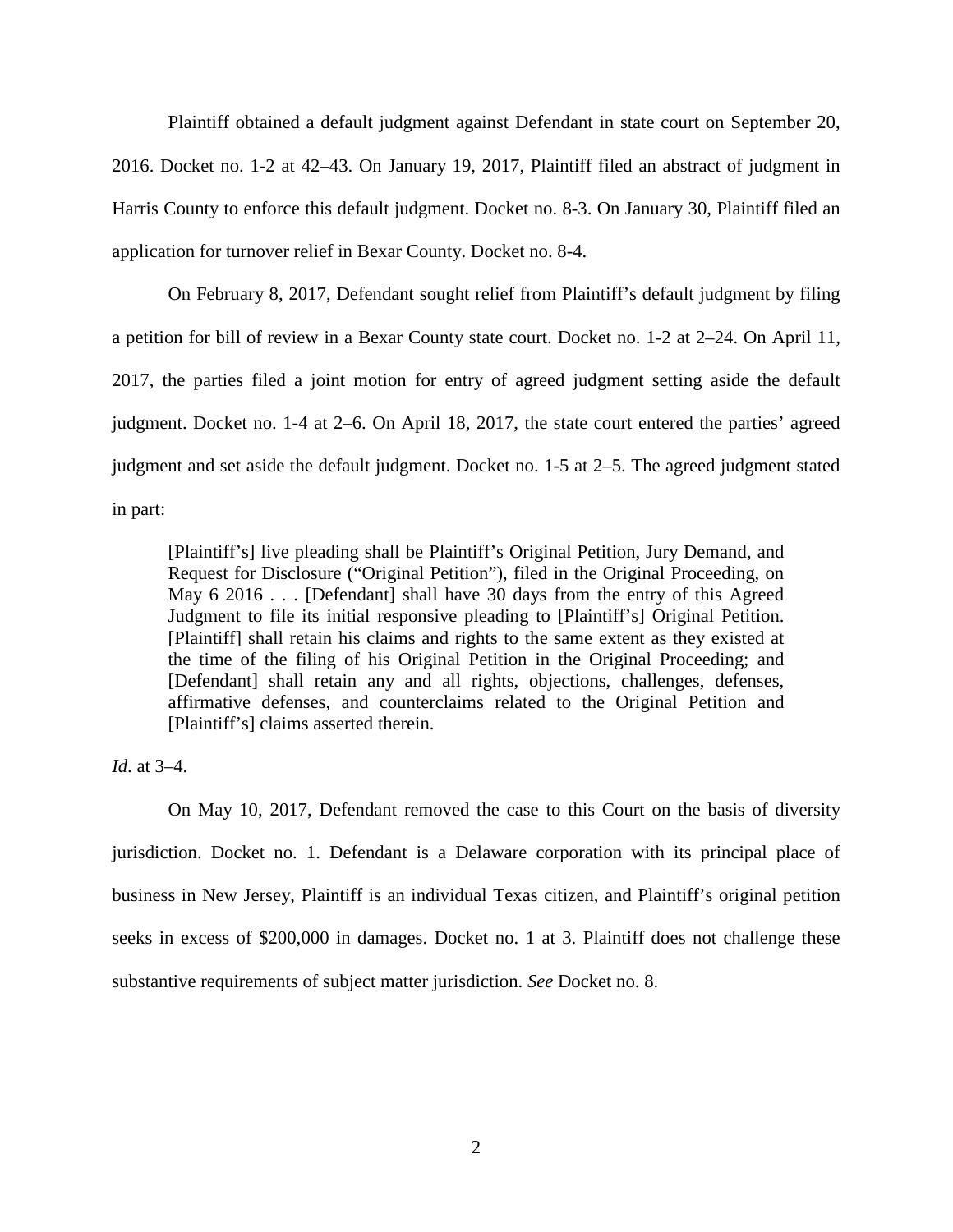#### **DISCUSSION**

There are currently two pending motions—Defendant's motion to transfer filed on May 18, 2017 (Docket no. 3) and Plaintiff's Motion to Remand filed on May 22 (Docket no. 8). Even though the motion to transfer was filed first, the Court will take up these motions in reverse order to ensure that it has subject matter jurisdiction over the case.

#### **I. Plaintiff's Motion to Remand**

Plaintiff argues that Defendant's notice of removal was not timely because it was filed more than 30 days "after receipt of a paper from which it may first be ascertained that the case may be removed," referencing the application for turnover relief filed in Bexar County state court. Docket no. 8 at 3. Alternatively, Plaintiff argues that Defendant's notice of removal was not timely because it was filed more than one year after the commencement of the underlying state court action. *Id*.

"The notice of removal of a civil action or proceeding shall be filed within 30 days after the receipt by the defendant, through service or otherwise, of a copy of the initial pleading setting forth the claim for relief upon which such action or proceeding is based, or within 30 days after the service of summons upon the defendant if such initial pleading has then been filed in court and is not required to be served on the defendant, whichever period is shorter." 28 U.S.C. § 1446(b)(1). Moreover, certain cases where jurisdiction is based on diversity cannot be removed "more than 1 year after commencement of the action, unless the district court finds that the plaintiff has acted in bad faith in order to prevent a defendant from removing the action." 28 U.S.C. § 1446(c)(1).

The Fifth Circuit has summed up the application of these time limits in relation to formal service of process on the defendant as follows:

3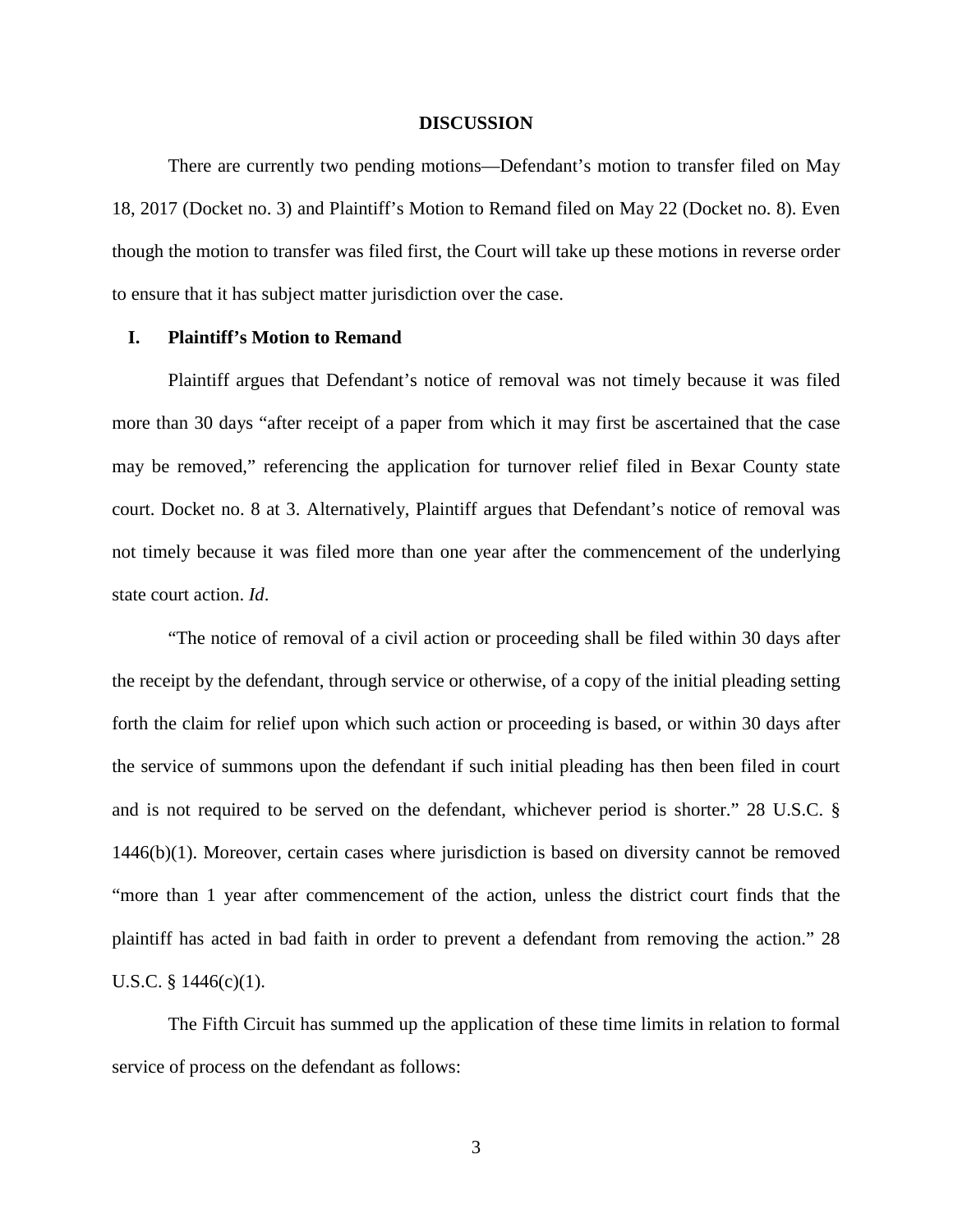These statutes clearly provide that a defendant's right to removal runs from the date on which it is formally served with process. Put another way, "one becomes a party officially, and is required to take action in that capacity, only upon service of a summons or other authority-asserting measure stating the time within which the party served must appear and defend." A defendant has no obligation to appear in court or defend an action before it is formally served with process directing it to appear before that forum.

*Thompson v. Deutsche Bank Nat. Trust Co.*, 775 F.3d 298, 303 (5th Cir. 2014) (citing and quoting *Murphy Bros., Inc. v. Michetti Pipe Stringing, Inc.*, 526 U.S. 344, 347–48 (1999)). And critically for purposes of this case, the Fifth Circuit in *Thompson* held that "[t]his general rule applies even in cases where the state court litigation proceeds to a default judgment." *Id*. The Fifth Circuit agreed with "[v]arious courts [that] recognize that an unserved defendant retains the right to remove an action once it learns of the litigation." *Id*. (citing *Price v. Wyeth Holdings Corp*., 505 F.3d 624, 628–30 (7th Cir. 2007); *Munsey v. Testworth Labs., Inc.*, 227 F.2d 902, 903 (6th Cir. 1955) (per curium); *Ware v. FleetBoston Fin. Corp*., 180 F. App'x 59, 62–63 (11th Cir. 2006) (per curium)).

In short, under the Supreme Court's decision in *Michetti Pipe* and the Fifth Circuit's decision in *Thompson*, the 30-day time limit to remove runs from the date of formal service of process, and the record here shows that Plaintiff never served Defendant with formal process. This failure prevents the 30-day time limit from running against Defendant, and for this reason, removal is timely in this regard.

In addition, the one-year limitation does not apply in this case because it applies only to cases that were not originally removable when filed, but that later become removable. The relevant statutes provide that:

28 U.S.C. § 1446(b)(3)—Except as provided in subsection (c), if the case stated by the initial pleading is not removable, a notice of removal may be filed within thirty days after receipt by the defendant, through service or otherwise, of a copy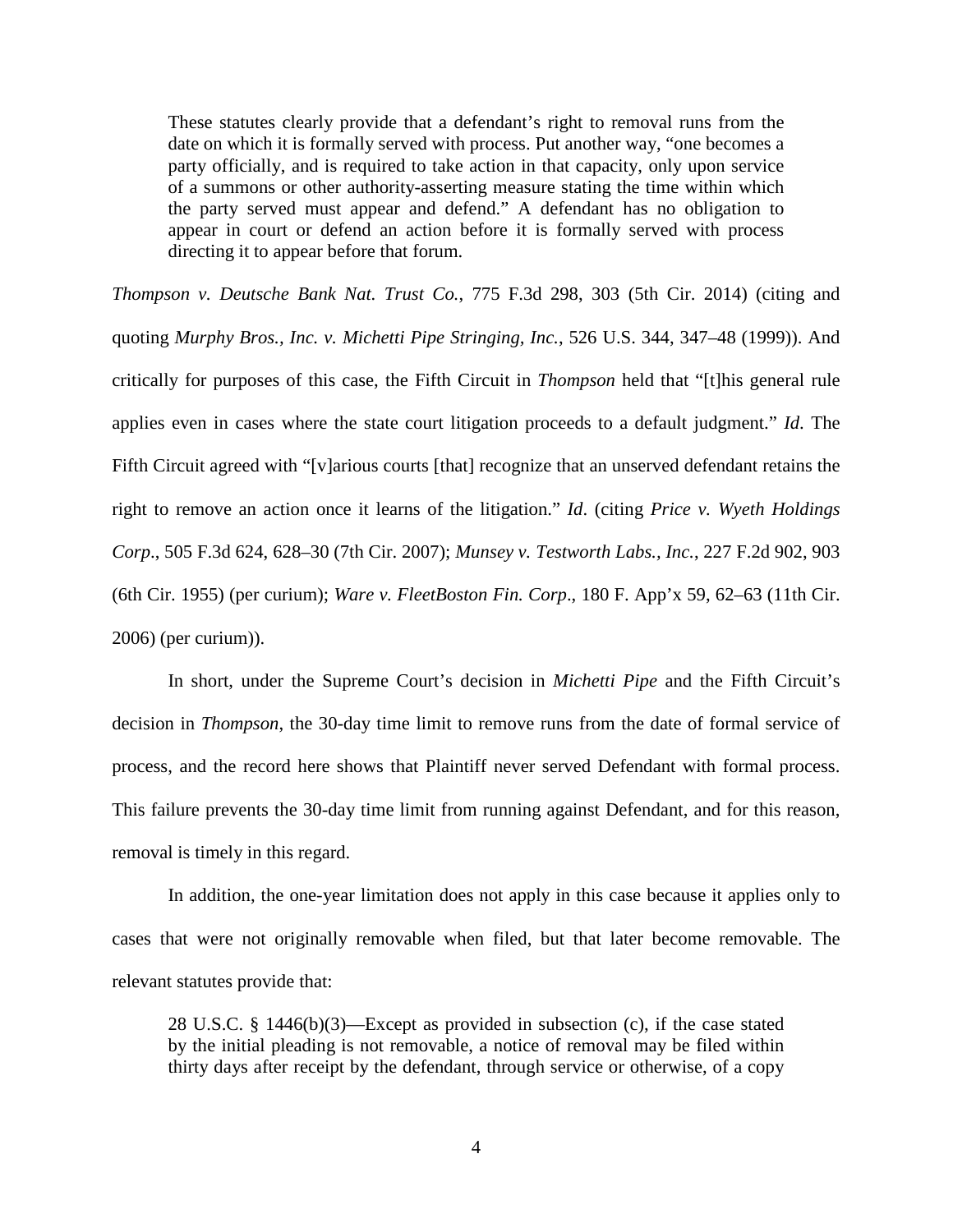of an amended pleading, motion, order or other paper from which it may first be ascertained that the case is one which is or has become removable

28 U.S.C. § 1446 $(c)(1)$ —A case may not be removed under subsection (b)(3) on the basis of jurisdiction conferred by section 1332 more than 1 year after commencement of the action, unless the district court finds that the plaintiff has acted in bad faith in order to prevent a defendant from removing the action.

As the Fifth Circuit has recognized, this one-year bar to removal of cases based on diversity jurisdiction in "[s]ection 1446 . . . appl[ies] *only* . . . to cases that are not initially removable." *New York Life Ins. Co. v. Deshotel*, 142 F.3d 873, 886 (5th Cir. 1998) (emphasis added); *see also Villaje Del Rio, Ltd. v. Colina Del Rio, LP*, SA-07-CA-947-XR, 2008 WL 2229469, at \*1 n. 2 (W.D. Tex. May 28, 2008) ("[T]he one-year limitations period only applies if diversity jurisdiction was originally unavailable."). Here, Plaintiff has not challenged Defendant's substantive basis for diversity jurisdiction (complete diversity of the parties and an amount-incontroversy exceeding \$75,000), and these jurisdictional allegations are based on Plaintiff's original complaint. Plaintiff has not amended his complaint or any other pleading or paper. Thus, this case was initially removable when Plaintiff filed it, and the one-year limitation simply does not apply for that reason.<sup>[1](#page-4-0)</sup> Defendant's Notice of Removal was therefore timely both under the 30-day and one-year limitations imposed by the removal statutes. Accordingly, Plaintiff's motion to remand is DENIED.

### **II. Defendant's Motion to Transfer**

1

Defendant's motion to transfer is based entirely on what it argues is a binding forum selection clause from the Employment Agreement. The clause reads in full: "In the event of [sic] a dispute should arise between the Company and you this Offer Letter will be interpreted under

<span id="page-4-0"></span><sup>&</sup>lt;sup>1</sup> The case law upon which Plaintiff relies proves the point— $\S$  1446's one-year limitation on removal of cases based on diversity jurisdiction applies *if and only if* a case is not originally removable but later becomes removable. *See Serv. Asset Mgmt. Co. v. Hibernia Corp.*, 80 F. Supp. 2d 626, 628 (E.D. Tex. 2000) (applying the one-year limitation of § 1446 where changes in the parties and claims changed a case that *was not* removable into a case that *was* removable); *Robinson v. Gen. Motors Corp.*, 601 F. Supp. 2d 833, 835 (N.D. Tex. 2008) (same).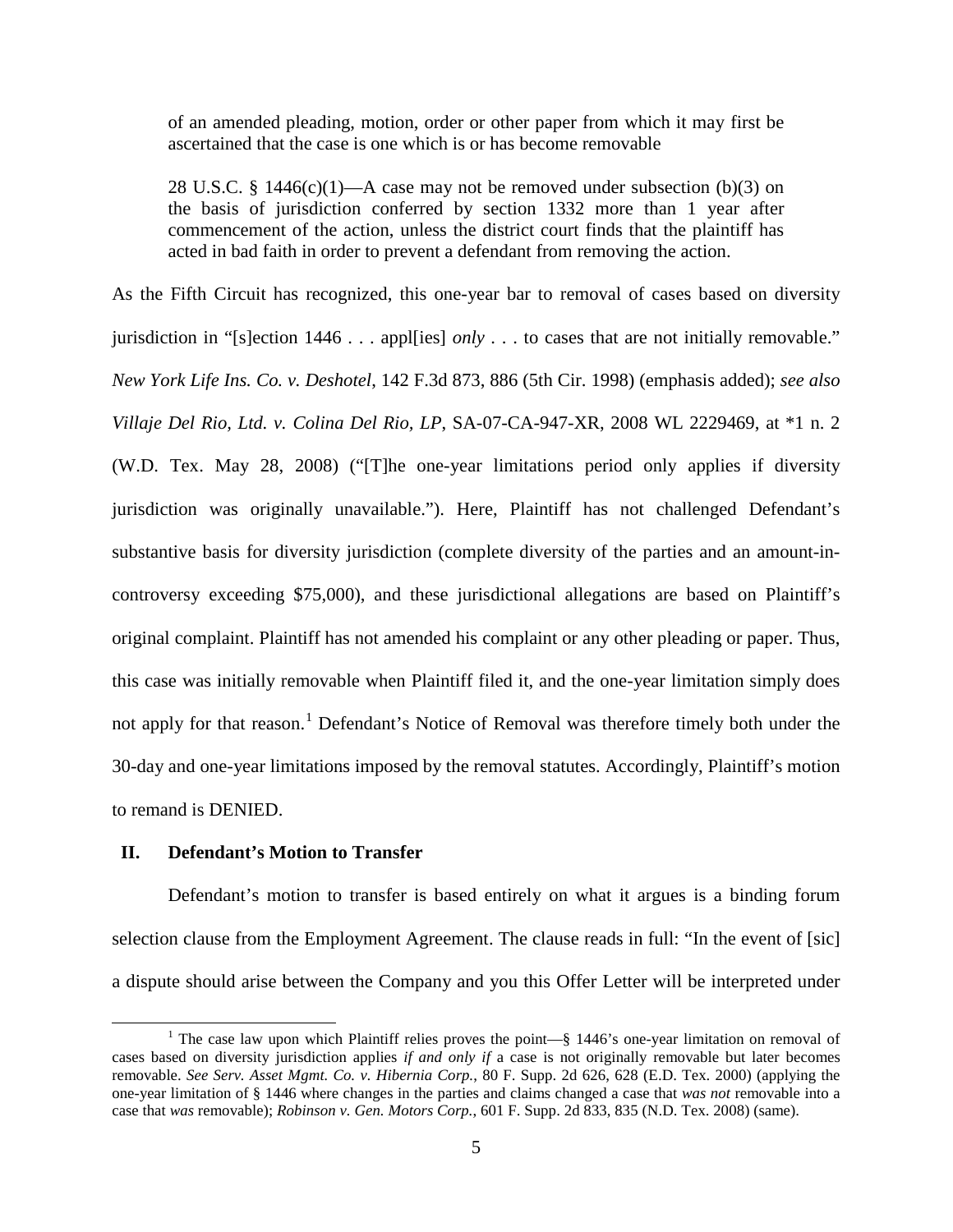the laws of the state of Connecticut in the county of Fairfield." Docket no. 1-1 at 11. By its motion, Defendant seeks transfer to the U.S. District Court for the District of Connecticut in Bridgeport, Connecticut (which is located in Fairfield County). Docket no. 3 at 2.

"For the convenience of parties and witnesses, in the interest of justice, a district court may transfer any civil action to any other district or division where it might have been brought or to any district or division to which all parties have consented." 28 U.S.C. § 1404(a). The normal § 1404(a) analysis and its "convenience" determination involve the application of numerous private and public interest factors. *In re Volkswagen AG*, 371 F.3d 201, 203 (5th Cir. 2004). This "calculus" of § 1404(a) changes, however, where transfer is sought based on a forum selection clause; when a contract includes a valid forum selection clause, the district court ordinarily should transfer the case to the forum stated in the clause. *Atlantic Marine Const. Co. v. U.S. Dist. Court for Western Dist. of Tex.*, 134 S. Ct. 568, 581 (2013). "A proper application of § 1404(a) requires that the forum selection clause be given controlling weight in all but the most exceptional cases." *Id*. at 579 (2013). When a contract includes a valid forum selection clause, the district court ordinarily should transfer the case to the forum designated by the clause. *Id.* at 581.

Before giving this "controlling" weight to a forum selection clause, the clause must first be a valid and controlling one. *Atlantic Marine*, 134 S. Ct. at 581 n. 5. Forum selection clauses are presumed to be valid and must be enforced by the court. *See Haynsworth v. The Corp.*, 121 F.3d 956, 962 (5th Cir. 1997). In order to be valid, the forum selection clause must be mandatory, not permissive. *Caldas & Sons, Inc. v. Willingham*, 17 F.3d 123, 127 (5th Cir. 1994). And if the forum selection clause is ambiguous, it must be construed against the drafter. *Id*. In other words, "[w]hen . . . confronted with two opposing, yet reasonable, interpretations of" a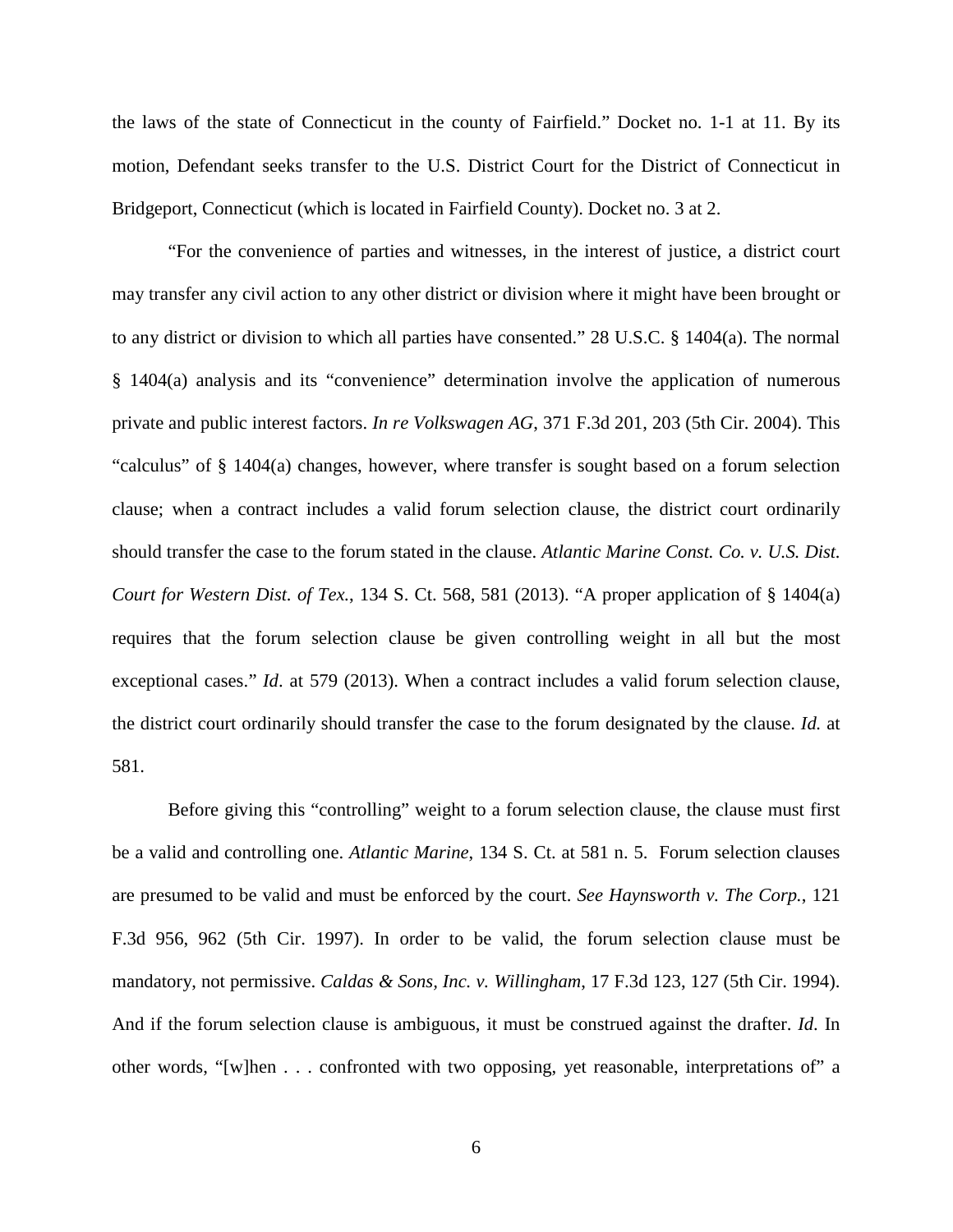forum selection clause, the Fifth Circuit applies a "traditional rule whereby, 'an interpretation is preferred which operates more strongly against the party from whom (the words) proceed.'" *Keaty v. Freeport Indonesia, Inc.*, 503 F.2d 955, 957 (5th Cir. 1974).

In *M/S Bremen v. Zapata Off-Shore Company,* the Supreme Court found that a clause reading "any dispute arising must be treated before the London Court of Justice" to be a mandatory forum selection clause. 407 U.S. 1, 2 (1972). Similarly, this Court recently found that a clause reading "[a]ny litigation proceeding will be governed by and in the State of Nevada" was unambiguous and mandatory. *Bustos v. Dennis*, SA-17-CV-39-XR, 2017 WL 1049570, at \*1 (W.D. Tex. Mar. 17, 2017), *reconsideration dismissed*, SA-17-CV-39-XR, 2017 WL 1944165 (W.D. Tex. May 8, 2017). And in another recent decision, this Court read as unambiguous and mandatory the following clause: "This Agreement shall be construed and interpreted in accordance with the laws of Montana. Jurisdiction for any legal action arising out of this Settlement Agreement will be in the Montana Fourth Judicial District Court, Missoula County." *Morgan-Rinehart v. Van de Perre*, A-16-CA-01327-SS, 2017 WL 1383933, at \*5 (W.D. Tex. Apr. 12, 2017). On the other hand, the Fifth Circuit held that a clause reading "[t]he law and courts of Zurich shall be applicable" was permissive because the clause did not clearly indicate the parties' intention to make Zurich the exclusive forum for any dispute. *Caldas*, 17 F.3d at 128.

The forum selection clause in this case reads: "In the event of [sic] a dispute should arise between the Company and you this Offer Letter will be interpreted under the laws of the state of Connecticut in the county of Fairfield." Docket no. 1-1 at 11. This clause, like the clause in *Caldas*, is ambiguous and does not clearly designate a specific jurisdiction as the exclusive forum for disputes. Thus, it is not mandatory.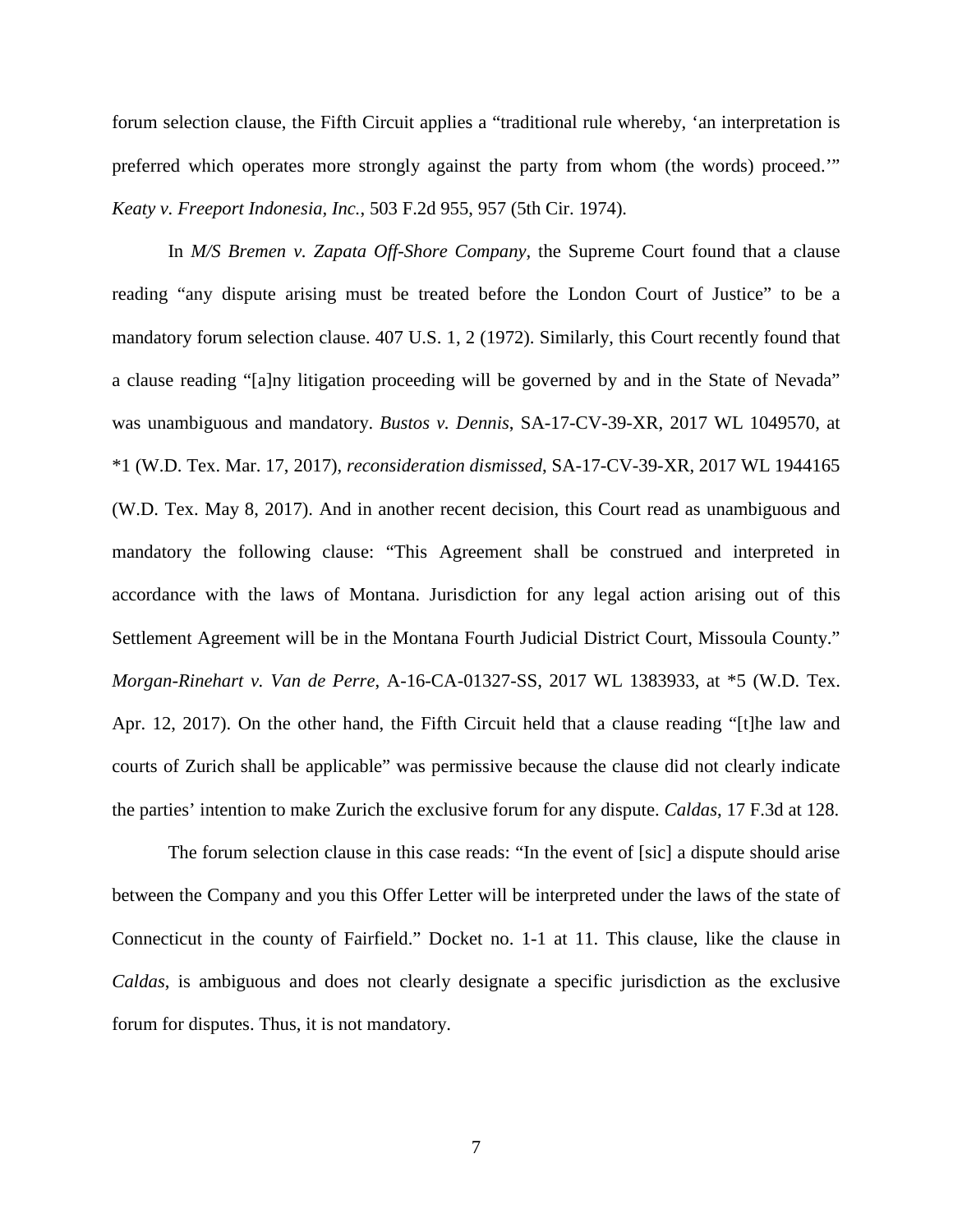For two reasons, both relating to the clause's use of the word "interpreted," the clause is ambiguous and therefore must be construed against Defendant. First, though the clause contains the mandatory phrase "will be," the clause as a whole provides only that in the event of a dispute, the agreement will be *interpreted* in a certain manner. A mandatory and unambiguous clause, such as that in *Bustos*, might dictate that "any litigation" will be in a certain locale. Such a clause might require that any disputes be treated before a certain court, as in *M/S Bremen*, or that exclusive "jurisdiction" will lie in a certain court, as in *Morgan-Rinehart*. Here, though, the clause provides only that the agreement will be "interpreted" in a certain manner in the event of a dispute. This language does not command that venue for disputes, litigation, or any other proceedings will properly exist only in a specific place or court.

The second ambiguity of the clause is that it could reasonably be read as only a choice of law provision. The clause can be read to say that the laws of Fairfield County, Connecticut (whatever those laws may be) will be used to interpret the Agreement in the event of a dispute.

Because the clause is ambiguous in the ways described above, it must be construed against Defendant. The Court therefore reads it as merely a choice of law provision and not a forum selection clause. Construed as such, the clause, which is the sole basis for Defendant's motion to transfer, does not mandate that proper venue exists exclusively in Fairfield County, Connecticut. Accordingly, Defendant's motion to transfer is denied.